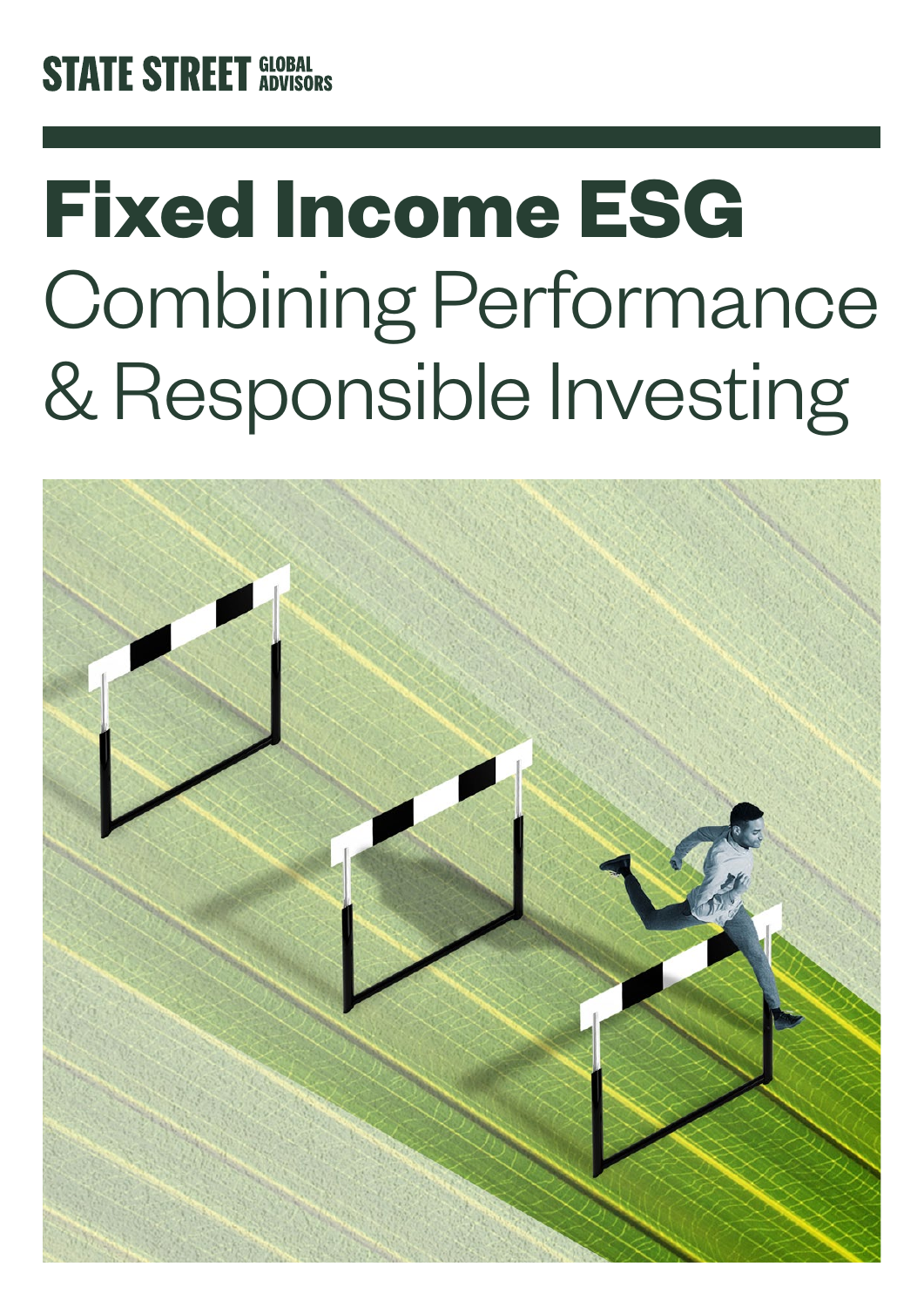# **ESG Acceleration**

ESG is increasingly at the top of many institutional investors' agendas today and the focus is no longer solely on equity. Whether driven by regulation or the momentum of Net Zero, investors are putting much more thought into how to successfully embed ESG into their fixed income investments.

ESG is also dynamic and fast moving, forcing investors and asset owners alike to keep pace with developments in market thinking and how to implement effectively. New technology, big data and factor-based strategies are creating tremendous opportunities for investors while also disrupting more conventional approaches to portfolio management.

As investors redefine their objectives beyond traditional portfolio metrics and consider the broader impact of their investment choices, ESG has risen to the forefront. This move is being underpinned by regulation and policymaking, such as the European Commission's sustainable finance action plan.

We outline the approaches investors can take to integrate ESG into fixed income investments, what the challenges are and how State Street Global Advisors can help.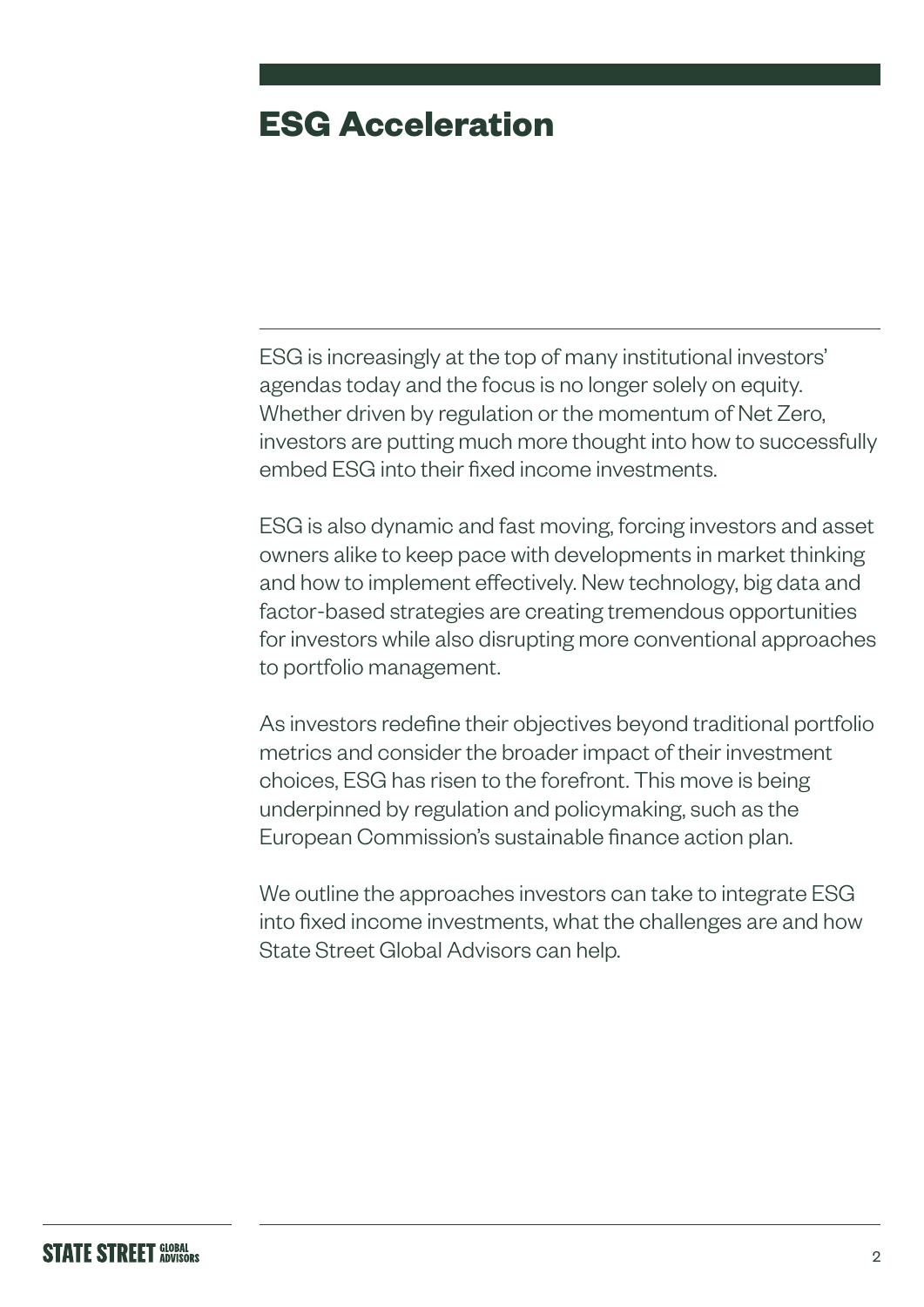#### **New Opportunities**

The ESG data available today is extensive and rapidly becoming more so. Data can be piped in from an ever-growing number of sources and vendors and in forms that enable investors to apply it in a far more comprehensive and systematic manner. Responsibility risk ratings, percentile scores versus sector peers, carbon metrics and thresholds to gauge involvement in controversial industries or practices are all increasingly available, transforming the ESG fixed income landscape and opening up new opportunities for investors.

# **Common Approaches to Incorporating ESG into Investments**

While there is no one standard approach to incorporating ESG into a portfolio, some applications are more common than others. We have the expertise to enable investors to achieve their investment objectives using a variety of approaches across their fixed income portfolios. Actual implementation can vary from exclusions or screening through to integration via tilts.

Recently, we surveyed over 350 institutional investors globally to assess their views on ESG integration. The results confirmed that substantial shifts in ESG investor thinking and action have already taken place. In fact, most investors are already beyond the stage of simple exclusions and are tilting using Best-in-Class approaches.

### **How Do Investors Intend to Integrate ESG? Best-in-Class** Investment in issuers selected for

| <b>Best-in-Class</b> Investment in issuers selected for<br>stronger ESG scores relative to industry peers                                                    | 49% |
|--------------------------------------------------------------------------------------------------------------------------------------------------------------|-----|
| <b>Impact</b> Targeting a measurable positive social and/<br>or environmental impact. Investments typically align to<br>the UN SDGs                          | 39% |
| <b>Thematic</b> Investment in themes or assets specifically<br>aimed at solving social or environmental problems (e.g.<br>clean energy and green technology) | 31% |
| <b>Norms-Based</b> Screening of investments against<br>minimum standard of business practice, based on<br>international norms                                | 30% |
| <b>ESG Tilt</b> The inclusion of ESG risks/opportunities into<br>traditional financial analysis using a weighting scheme<br>or optimizer with constraints    | 27% |
| <b>ESG Tail Risk</b> Monitoring ESG scores through time<br>and imposing constraints when there is a deterioration<br>in ESG performance                      | 24% |
| <b>Negative Screening</b> Removal of certain sectors or<br>companies based on specific ESG criteria                                                          | 16% |

Source: Fixed Income: Preparing for the Big Shift, State Street Global Advisors, 2021.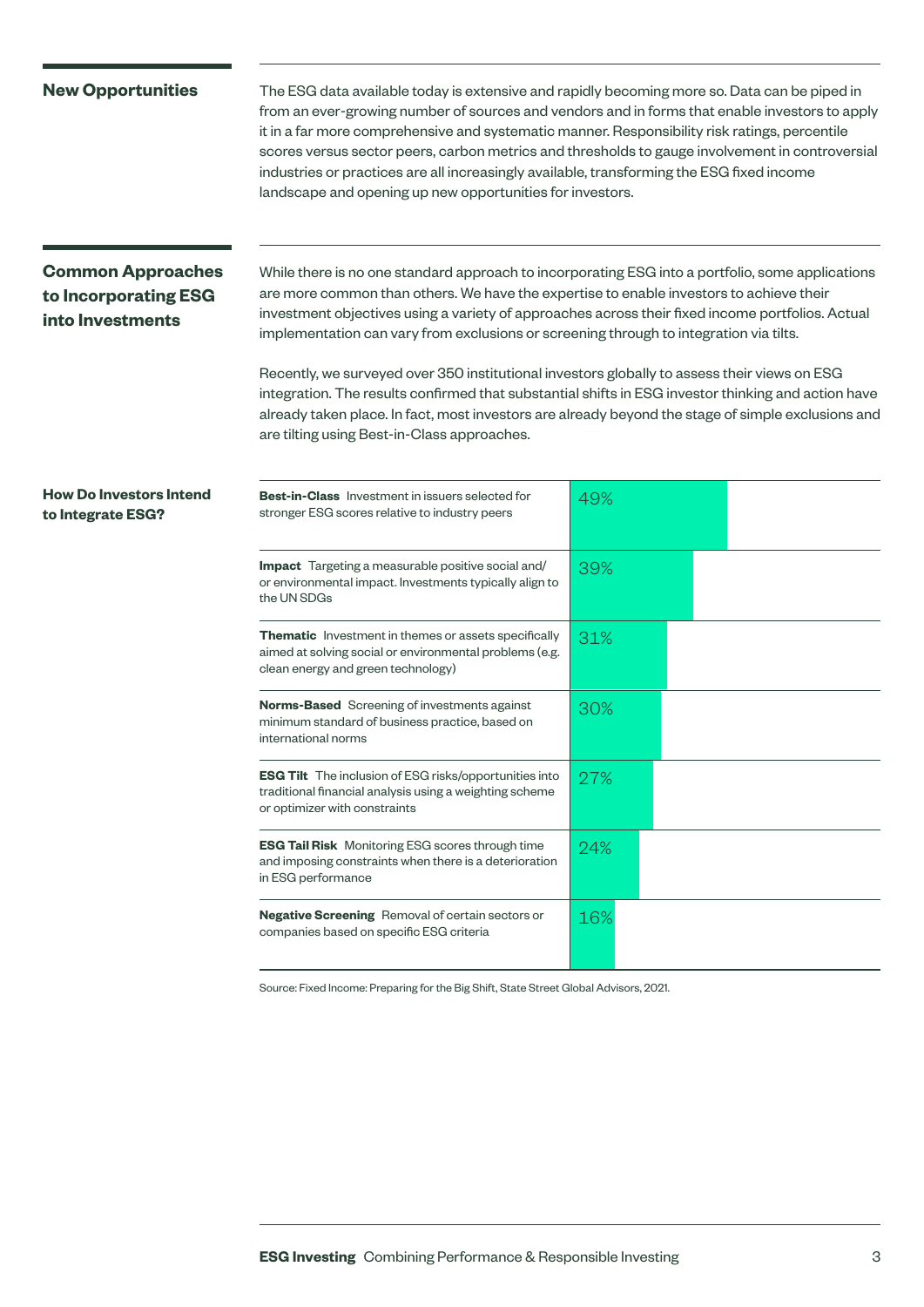# **Clarifying Your Aims and Objectives**

Incorporating ESG considerations into investment strategies can be daunting given rapidly evolving standards and regulation, not to mention the sometimes complex terminology. Clarifying your aims and objectives is a valuable first step. We will work with you to help formulate the right approach to help achieve your aims.

**Helpful Steps to Formulate the Right Approach**

| <b>Define</b><br><b>Your Goals</b>                                                                                 | <b>Determine</b><br><b>Your Key Drivers</b>                             | <b>Assess</b>                                                                                               | <b>Monitor and</b><br><b>Evaluate</b>                                                                          |
|--------------------------------------------------------------------------------------------------------------------|-------------------------------------------------------------------------|-------------------------------------------------------------------------------------------------------------|----------------------------------------------------------------------------------------------------------------|
| What are your<br><b>ESG values, goals</b><br>or beliefs?                                                           | What are your<br>regulatory drivers?                                    | Assess your<br>tracking error<br>tolerance.                                                                 | What will be<br>your definition of<br>success?                                                                 |
| What would you<br>like reflected in<br>your investment<br>allocation (e.g. view<br>on fossil fuels or<br>climate)? | Do you wish to<br>transition more<br>quickly to a<br>Net Zero position? | How far can you<br>deviate from a<br>standard benchmark<br>or will you adopt<br>a specialized<br>benchmark? | How will you<br>measure it?<br>Work with your<br>manager to<br>determine the best<br>implementation<br>method. |

# **Meeting the Data Challenges**

Fixed income is a diverse and somewhat fragmented asset class — spanning corporate bonds, sovereign, government-related, and securitized bond issuance. Getting ESG right here relies heavily on transparency and having good data. We highlight four key challenges:

| Data Coverage                              | Publicly listed companies generally have the highest levels<br>of data coverage and this can be easily transposed for<br>application into corporate bond portfolios, such as investment<br>grade. However, when we move into high yield markets there<br>is a higher proportion of private debt and data coverage there<br>can be poor or non-existent. For other fixed income sectors<br>such as sovereigns or agencies data coverage is available but<br>limited. While data for the securitized sector is improving it<br>remains a niche and more challenging segment to monitor and<br>manage from an ESG perspective. |
|--------------------------------------------|-----------------------------------------------------------------------------------------------------------------------------------------------------------------------------------------------------------------------------------------------------------------------------------------------------------------------------------------------------------------------------------------------------------------------------------------------------------------------------------------------------------------------------------------------------------------------------------------------------------------------------|
| $\overline{2}$<br><b>Data Availability</b> | Investors should also be aware of the limitations around data<br>availability. General ESG scores are usually available for most<br>public companies that have some form of ESG coverage but<br>climate-risk metrics — which may incorporate factors such<br>as carbon intensity, physical risk, and temperature indicators<br>for example - are still a fairly new, if fast-growing segment.<br>However, unless consistent data across all issuers is available<br>the incorporation of ESG data into the investment process<br>is incomplete.                                                                             |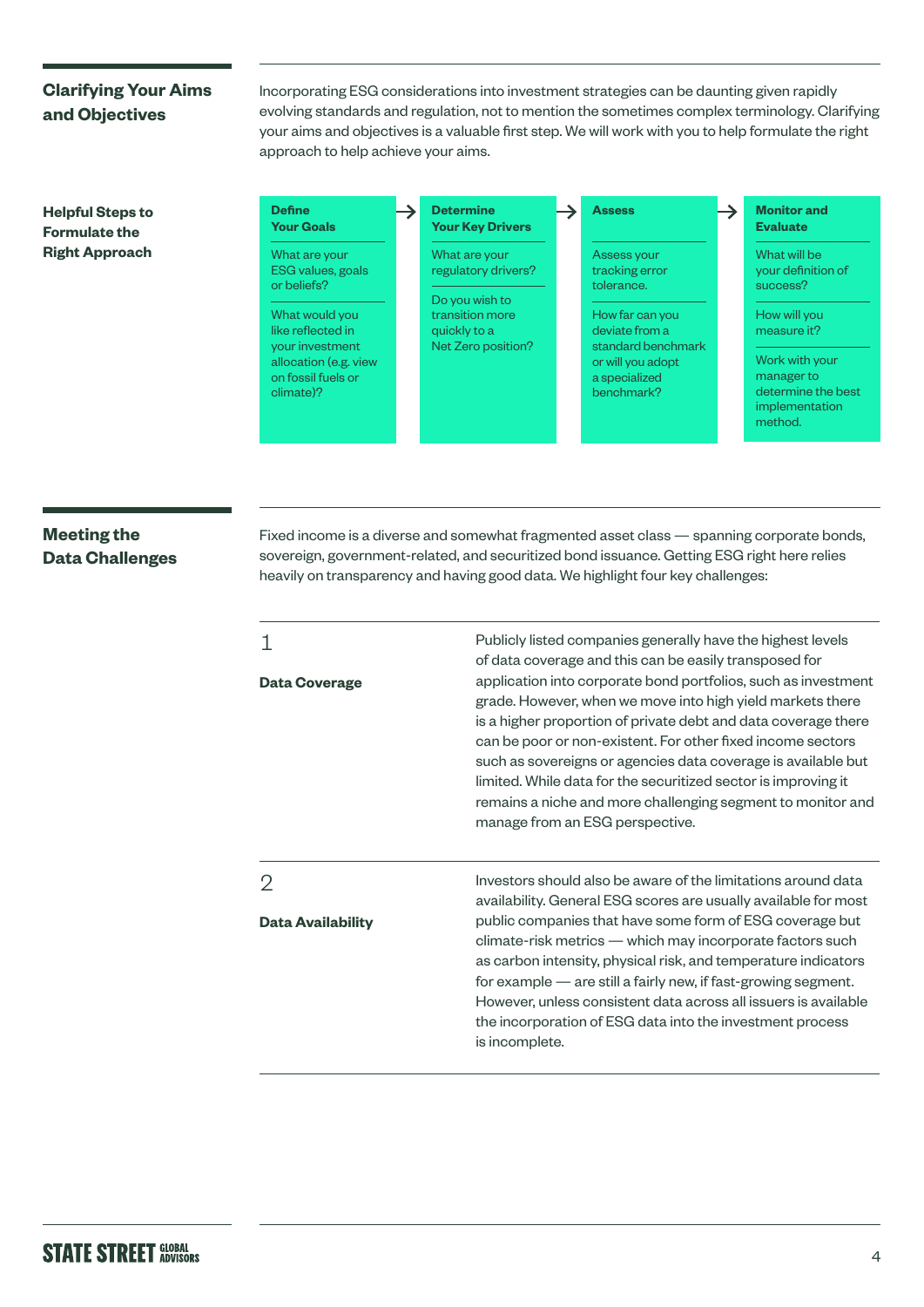| <b>Time Lags</b>         | The cycle of data updates can be long and subject to lags,<br>and is usually dependent on a company's filings schedule<br>(annual reports, CSR and sustainability report filings). Again,<br>for other sectors such as Sovereigns the data may only be<br>available annually.                                                                                                                                                                                                                                                                                                                                                                                                              |
|--------------------------|--------------------------------------------------------------------------------------------------------------------------------------------------------------------------------------------------------------------------------------------------------------------------------------------------------------------------------------------------------------------------------------------------------------------------------------------------------------------------------------------------------------------------------------------------------------------------------------------------------------------------------------------------------------------------------------------|
|                          | Most fixed income ESG indexes are based on the same ESG<br>scoring frameworks and methodologies that are used to create                                                                                                                                                                                                                                                                                                                                                                                                                                                                                                                                                                    |
| <b>Equity Centricity</b> | ESG equity indexes, however there is room for ESG rankings<br>to be more tailored to fixed income. For example, taking<br>issue level metrics such as those from green-labelled bonds<br>and combine them with the standard issuer level indicators.<br>Green bonds typically fund specific projects that seek to meet<br>environmental objectives, including climate change mitigation<br>and adaptation. Such instruments have become particularly<br>popular for investors who have a stated climate objective<br>which involves seeking to identify and provide funding to<br>companies based on their future intentions, rather than on their<br>historical record on sustainability. |

To help overcome these challenges, we have designed an ESG data architecture that's transparent and open, allowing us to add or remove data providers as well as make adjustments to improve the proprietary score, meet regulatory requirements and evolve to meet investors' demands from around the world. We currently source data from more than ten market-leading ESG and carbon data providers who are able to meet our strict standards.

Not being reliant on a single third-party methodology and index provider gives us more control over the quality of the data, transparency, improved coverage, ability to tailor to individual situations, and the ability to scrutinize the ESG score on any given dimension.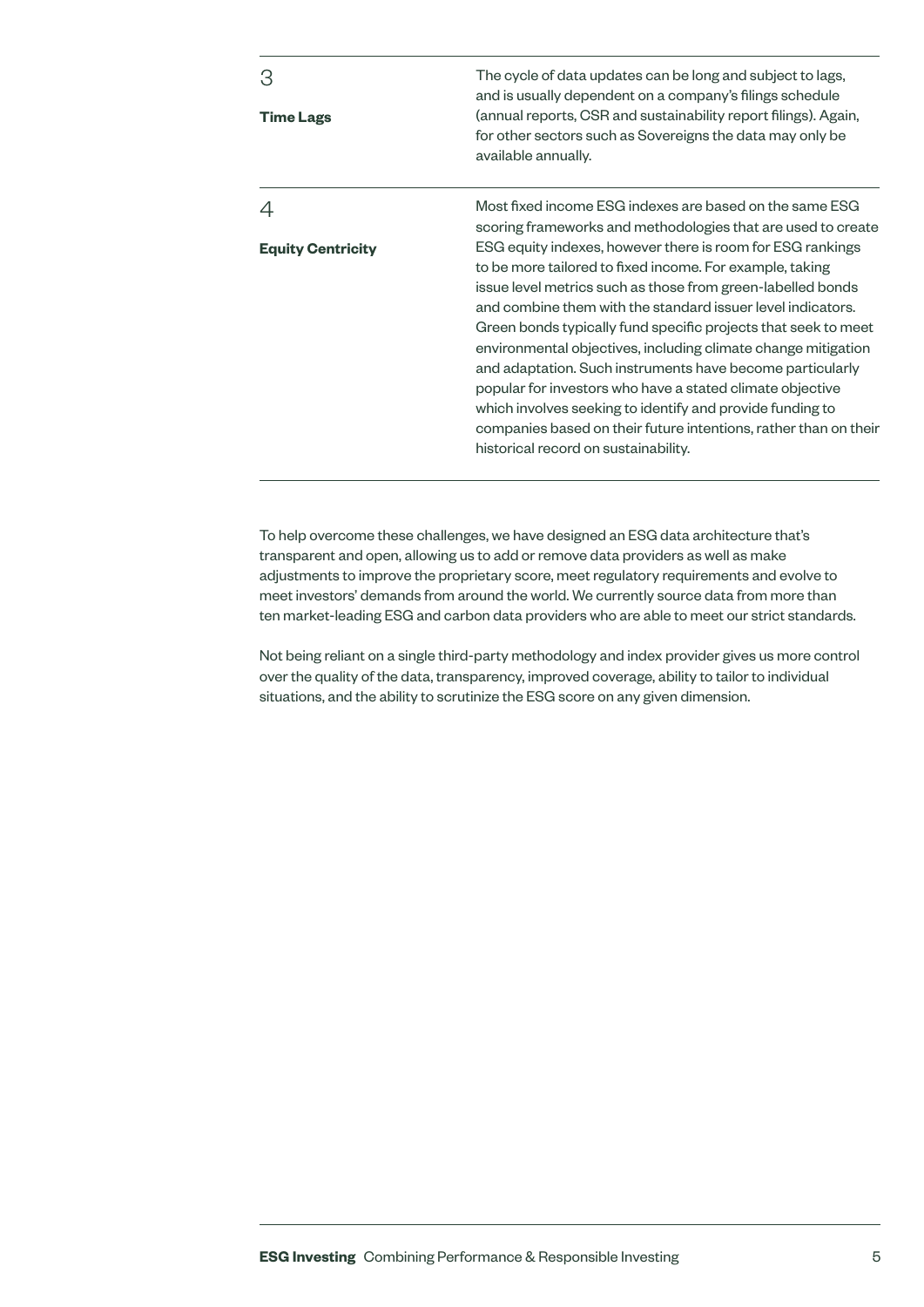# **Key Implementation Approaches**

In this section, we outline a selection of the options open to investors who want to optimize ESG in Fixed Income.

**Strategies Overview** From Cash to Corporate, Controversies to Climate, State Street Global Advisors has strategies covering the full spectrum of assets and ESG topic areas.

**Specialized Climate Strategies** A climate-aware investment process to enable investors to quickly improve a portfolio's carbon profile and reduce climate risk while maintaining target returns.

**ESG Screening** Exclude specific companies, industries or countries from investment portfolios either as an independent approach, or in combination with other styles.

**ESG Indexes** Investors have greater choices than ever before to help target sustainable outcomes that align with their objectives.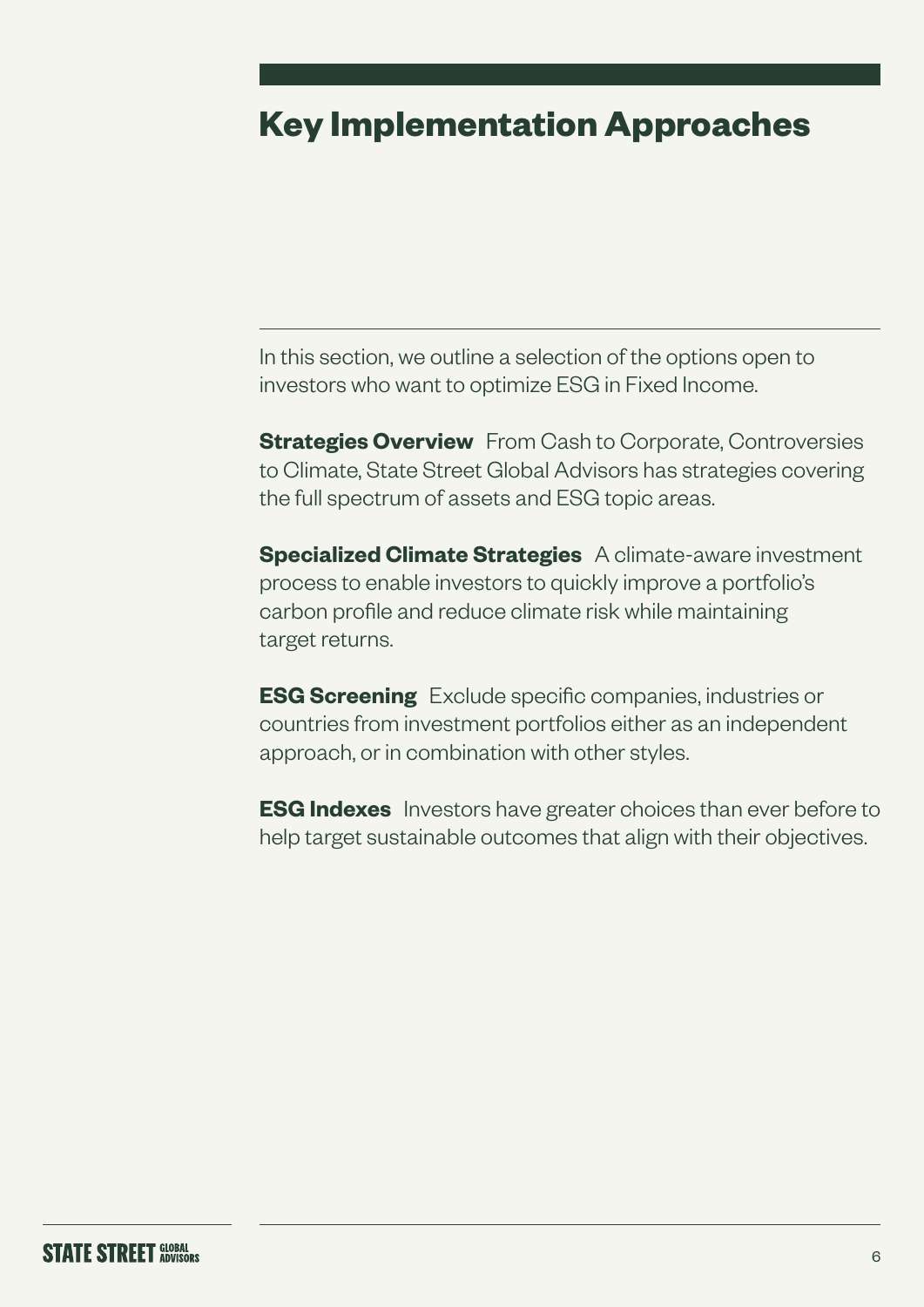# **Sample SSGA ESG & Climate Strategies**

| <b>Name</b>                                                                                             | <b>ESG</b><br><b>Approach</b><br>(Indicative) | <b>Benchmarked</b><br>to an<br><b>ESG Index?</b> | <b>Description and Objective</b>                                                                                                                                                                                                                                                                                                                                                                                                                                                |  |
|---------------------------------------------------------------------------------------------------------|-----------------------------------------------|--------------------------------------------------|---------------------------------------------------------------------------------------------------------------------------------------------------------------------------------------------------------------------------------------------------------------------------------------------------------------------------------------------------------------------------------------------------------------------------------------------------------------------------------|--|
| <b>Corporate and High Yield</b>                                                                         |                                               |                                                  |                                                                                                                                                                                                                                                                                                                                                                                                                                                                                 |  |
| <b>Sustainable</b><br><b>Climate Strategy</b>                                                           | Thematic $-$<br>Climate                       | No                                               | Seeks to invest in companies which offer lower<br>current or future carbon emissions or are<br>better positioned for the risks posed by climate<br>change; and in green-labelled bonds or climate-<br>aligned issuers. Screens out securities based<br>on an assessment of their adherence to ESG<br>criteria such as international norms in relation<br>to environmental protection, human rights,<br>labour standards, anti-corruption, controversial<br>weapons and tobacco. |  |
| <b>Low-Carbon Strategy</b>                                                                              | Thematic $-$<br>Climate                       | <b>No</b>                                        | Seeks to lower or completely avoid exposure<br>to those companies with acute levels of<br>carbon intensity.                                                                                                                                                                                                                                                                                                                                                                     |  |
| SASB IG/HY<br><b>Corporate ESG</b><br><b>Ex-Controversies</b><br><b>Select Index Strategy</b>           | Best-in-Class                                 | Yes                                              | Tracks an index that stems from flagship<br>Bloomberg Corporate Indices and applies an<br>ESG construction method. Uses an optimization<br>process to maximize the overall R-Factor™*<br>score while also minimizing active total risk<br>relative to the parent index. Issuers involved in<br>extreme controversies, controversial weapons,<br>UNGC violations, civilian firearms, thermal coal<br>extraction and tobacco are excluded from<br>the index.                      |  |
| Global High Yield<br><b>Bond ESG Screened</b><br><b>Index Strategy</b>                                  | Negative<br>Screening                         | <b>No</b>                                        | Seeks to track the performance of the ICE BofA<br>Merrill Lynch Global High Yield Constrained<br>Index as closely as reasonably possible while<br>excluding any company in violation of a robust<br>ESG policy.                                                                                                                                                                                                                                                                 |  |
| <b>LDI</b>                                                                                              |                                               |                                                  |                                                                                                                                                                                                                                                                                                                                                                                                                                                                                 |  |
| <b>CDI/Buy and</b><br><b>Maintain Strategies</b>                                                        | Negative<br>Screening                         | No                                               | Incorporates an ESG screen for controversial<br>weapons, UNGC compliance, companies with<br>high controversy rating and sector-relative ESG<br>laggards and underperformers.                                                                                                                                                                                                                                                                                                    |  |
| Cash                                                                                                    |                                               |                                                  |                                                                                                                                                                                                                                                                                                                                                                                                                                                                                 |  |
| <b>ESG Liquid Reserve</b><br><b>Strategy</b>                                                            | Best-in-Class                                 | No                                               | Uses R-Factor scoring to produce an optimized<br>ESG cash product uniquely focused on<br>liquidity, stability of principal and attractive<br>current income.                                                                                                                                                                                                                                                                                                                    |  |
| <b>Emerging Market Debt</b>                                                                             |                                               |                                                  |                                                                                                                                                                                                                                                                                                                                                                                                                                                                                 |  |
| <b>Emerging Markets</b><br><b>ESG Local Currency</b><br><b>Government Bond</b><br><b>Index Strategy</b> | Best-in-Class                                 | Yes                                              | Based on the flagship JPM GBI-EM Global<br>Diversified index and applies an ESG<br>construction method. ESG index scores are an<br>amalgamation of Sustainalytics & RepRisk on<br>an equal weight basis. Issuers with better overall<br>ESG scores and bonds identified as green (as<br>per the Climate Bonds Initiative) are assigned<br>larger weights. Issuers with ESG scores less than<br>20 are excluded and not eligible to be included<br>for 12 months.                |  |

\* Please see Page 12 for more detail on R-Factor.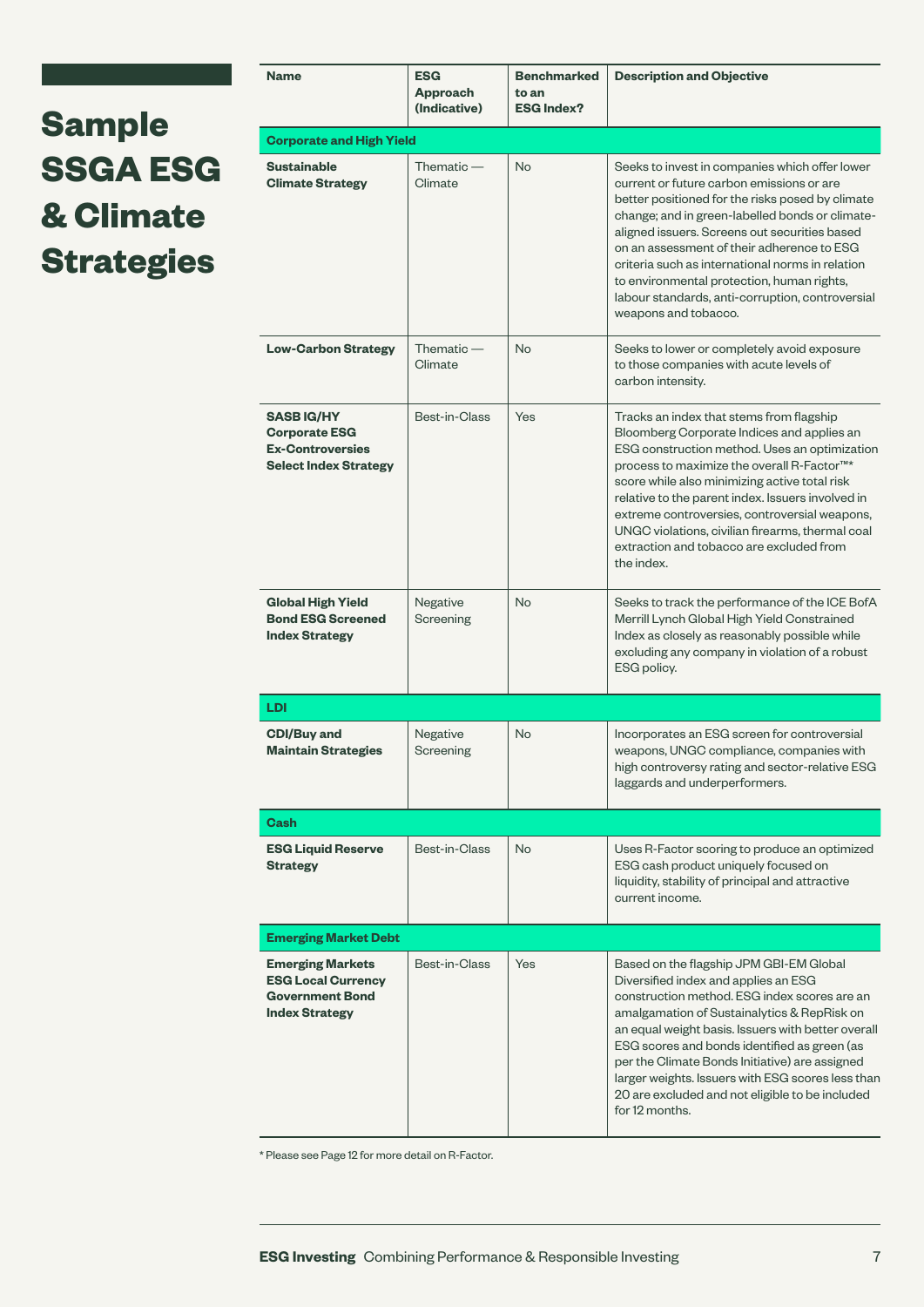# **Climate Strategies**

State Street Global Advisors has developed a breakthrough climate bond strategy. Our climate-aware investment process enables investors to quickly improve a portfolio's carbon profile and reduce climate risk while maintaining target returns. Our approach incorporates both mitigation of greenhouse gas emissions and adaptation to the future impacts of climate change.

These complementary approaches reduce climate risks and correspond with asset-owner's need to balance the short and long-term risks and opportunities.

**Mitigation** aims to reduce the flow of heat-trapping greenhouse gases into the atmosphere and increase exposure to new energy and green companies.

**Adaptation** aims to increase exposure to companies working proactively to minimize their exposure to the actual or expected physical, economic and regulatory impacts of climate change and the transition to a low-carbon economy.

Our approach targets Paris-Aligned reductions in carbon emissions and fossil fuel exposures and reallocates capital towards companies benefiting from low-carbon technologies.

#### **The Strategy Objectives**

#### **Mitigation + Adaptation**

| <b>Objectives</b> | <b>Minimize</b>                             | <b>Minimize</b>                                                          | <b>Minimize</b>                             | <b>Maximize</b>                                                                                                       | <b>Build</b>                                      |
|-------------------|---------------------------------------------|--------------------------------------------------------------------------|---------------------------------------------|-----------------------------------------------------------------------------------------------------------------------|---------------------------------------------------|
|                   | Carbon<br>Emission<br>Intensity             | <b>Fossil Fuel</b><br>Reserves                                           | <b>Brown</b><br>Revenues                    | Green Bonds &<br>Climate-Aligned<br><b>Issuers</b>                                                                    | <b>Resilient</b><br><b>Portfolio</b>              |
| <b>Metrics</b>    | CO <sub>2</sub> Emissions /<br>\$M Revenues | Embedded CO <sub>2</sub><br>/ Per Tonnes of<br>CO <sub>2</sub> Emissions | % Revenues<br>from Extractive<br>Activities | % Invested<br><b>Green Bonds</b><br>and Issuers<br>with Revenue<br>Streams in<br>Climate-Aligned<br><b>Activities</b> | Score on<br>Climate Change<br><b>Preparedness</b> |

Source: State Street Global Advisors, as of March 2022. For illustrative purposes only.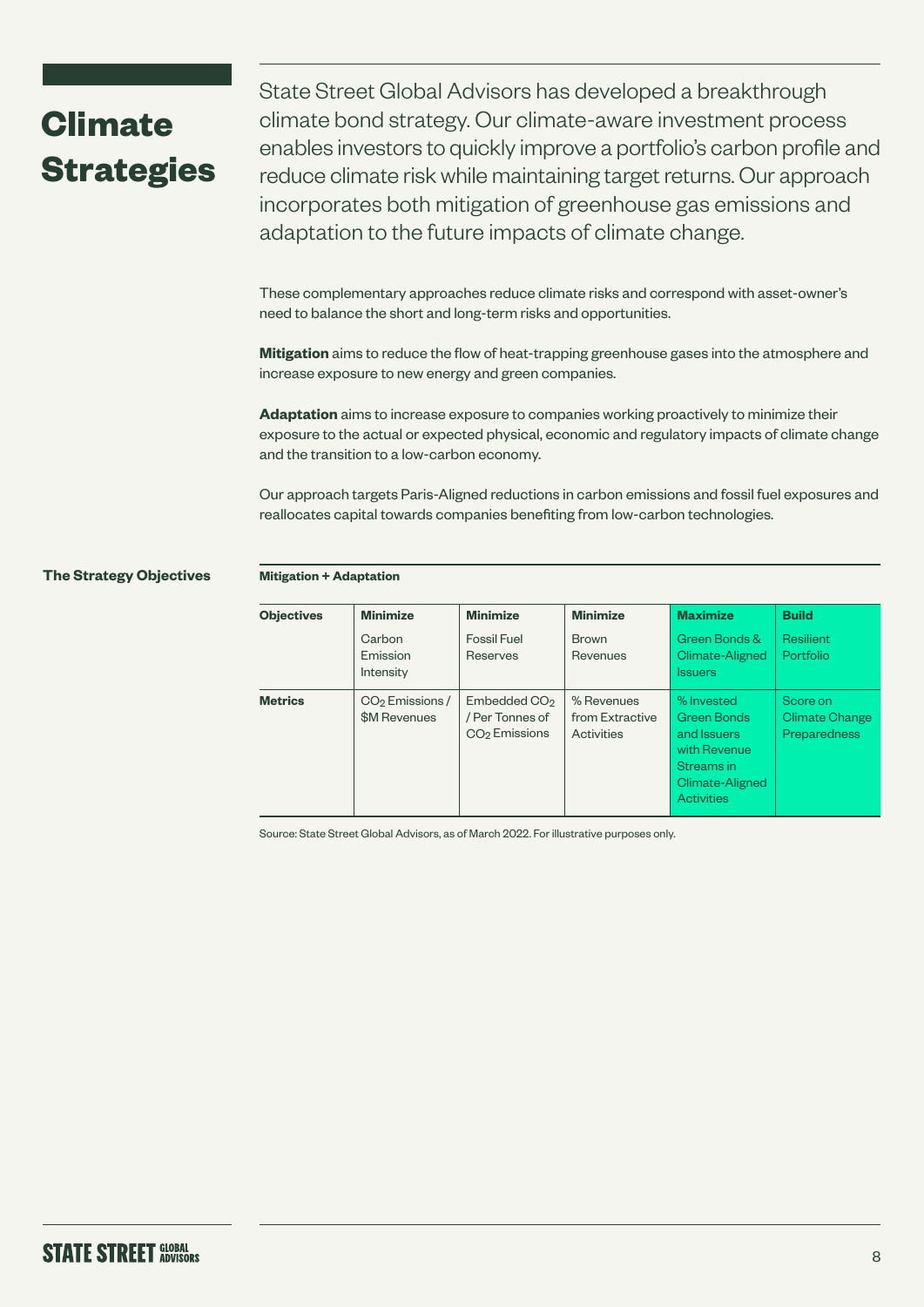#### **Process**



#### **Advantages**

**Paris-Aligned** A comprehensive solution enabling investors to minimize carbon intensity, reduce fossil fuel exposure and reduce brown revenue exposure while avoiding exposure to companies associated with high ESG controversies.

**Funds the Transition** Increases exposure to green bonds, adapting companies and bond issuers investing in solutions needed to achieve Net Zero by 2050.

**Optimized Return** Capitalizing on decades of indexing expertise, we deliver cost-effective, diversified corporate bond exposure vs standard indices.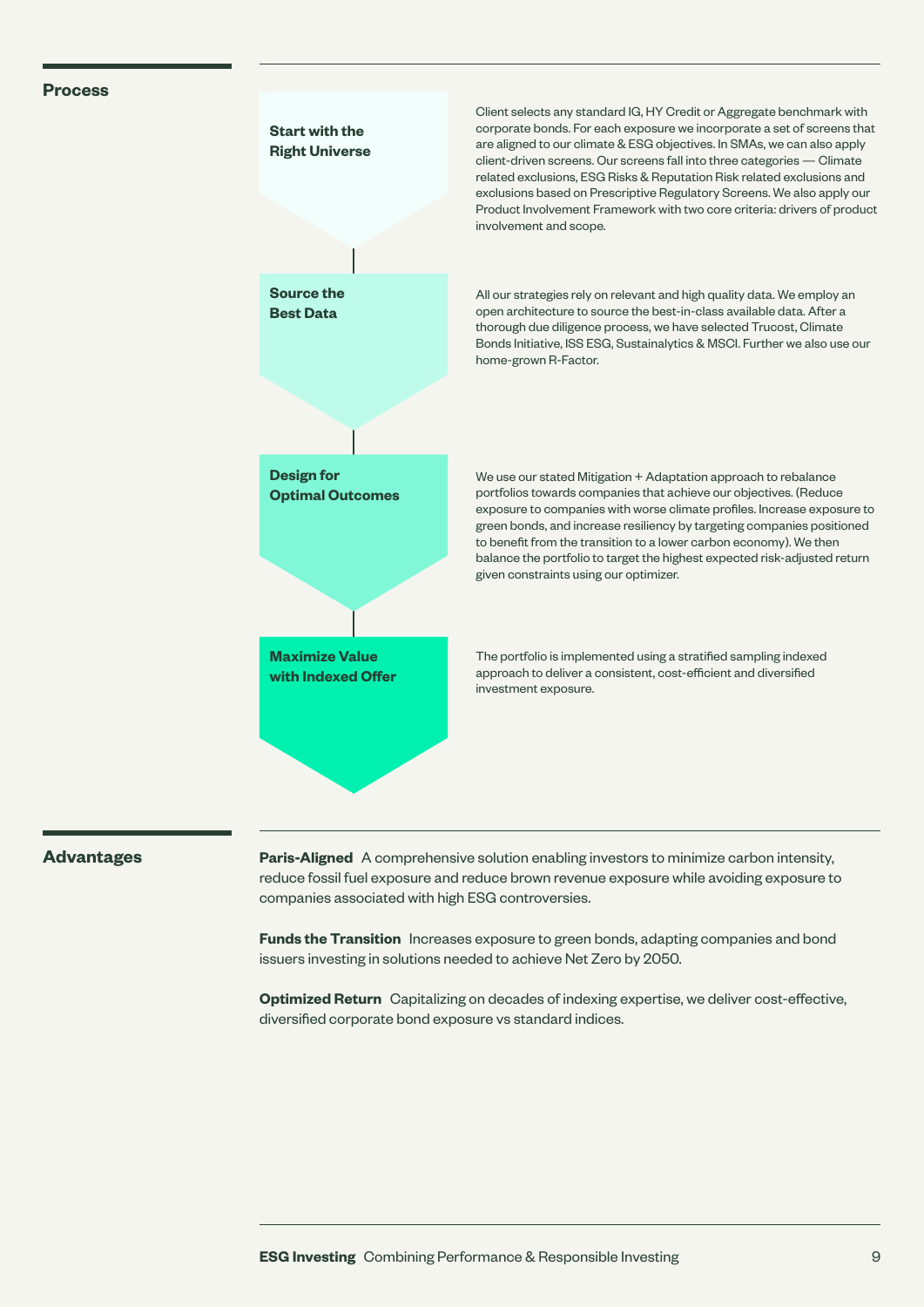# **ESG Screening**

Investors often seek portfolios which screen out certain topics such as excluding Arctic Drilling or Controversial Weapons based on their ESG investment goals. ESG screening involves excluding specific companies, industries or countries from investment portfolios either as an independent approach, or in combination with other styles (e.g. climate goals through thematic investing or ESG integration within the investment process).

While the process may first appear relatively simple, it involves a significant amount of research, analysis and modeling on the part of the asset managers or third-party data providers with whom the investor partners to achieve these screens.

There are multiple questions that investors need to answer while deciding how to effectively screen a topic out. Taking tobacco screening as an example — there are numerous ways that a company could be involved in tobacco: as a manufacturer, licensor or retailer. Further there are multiple potential thresholds for what it means to be involved in tobacco. Should a business that derives 1% of revenue from tobacco-related products count as involved? What about a business that is a significant owner of a tobacco manufacturer, but does not conduct activities directly?

These questions give a glimpse of the complexities of accurately defining involvement in screened products or industries. As stewards of our clients' assets, we believe it important to offer our own perspective on how to conduct ESG screening, and to approach this process with the same rigour that guides all of our work. Using our research and expertise we have developed a recommended approach to applying ESG screens on investment portfolios called the *State Street Point of View on ESG Screening (POV)*.

### **Principles**

**Systematic and Transparent Approach** We believe that screening should follow a welldefined methodology that is flexible and applies to a wide range of cases.

**Leverage Best-in-Class Data** Data is fundamental to any analysis. Inputs from multiple data providers help broaden the overall coverage universe and reduce the potential bias that a singular data provider may carry.

**Awareness of Impact on Risk-and-Return Objectives** Screens must be attentive to the impact exclusions have on the broader investment considerations.

**Strive for Consistency While Accommodating for Differences** A good screening model must allow for deviations from the approach, to adapt to investment styles, regulatory requirements and/or market developments. These help clients see both a defined perspective as well as investment solutions that effectively meet their investment goals.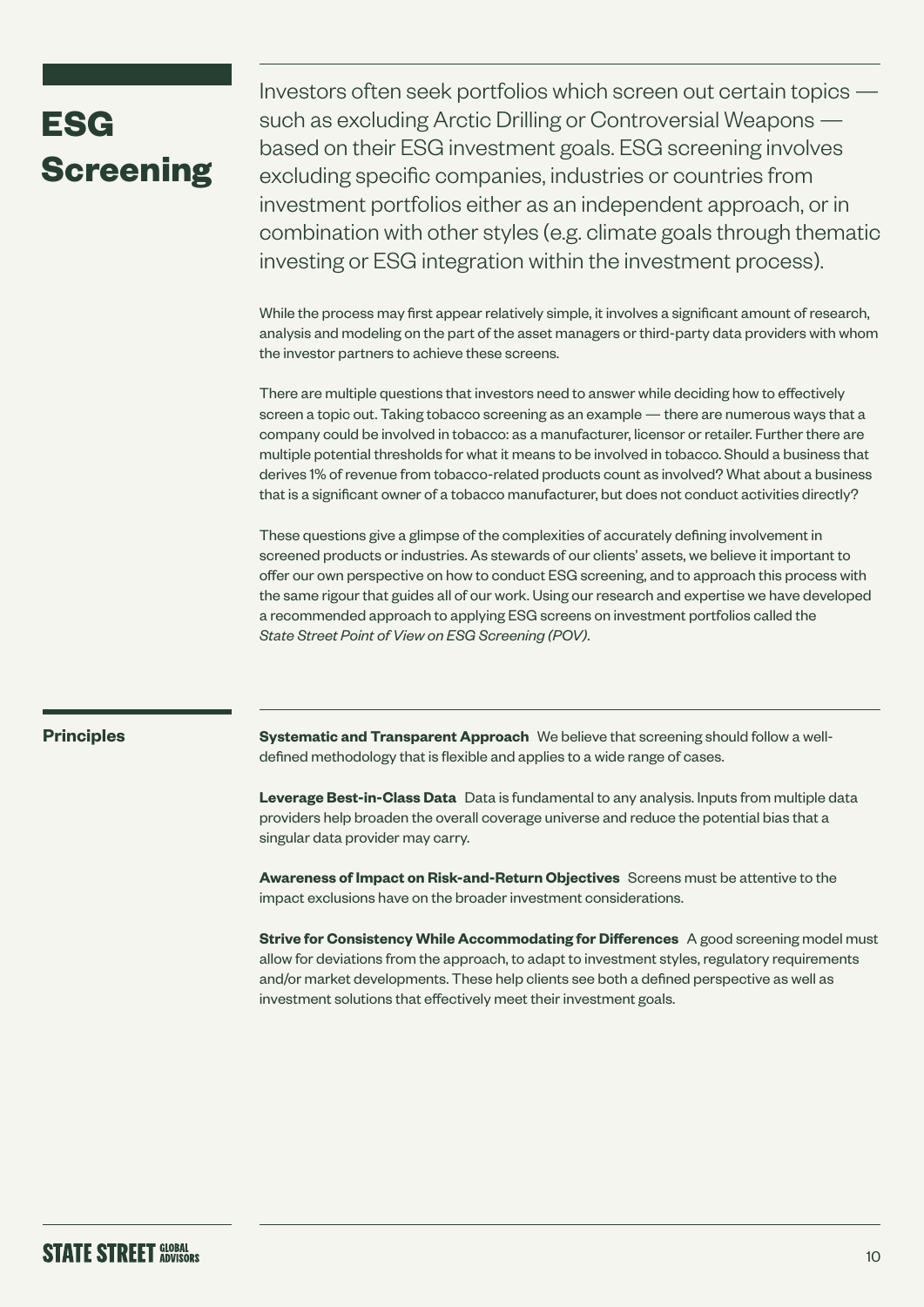#### **Process**



#### **Advantages**

**Systematic and Transparent Approach** Our approach to screening is transparent and follows a systematic approach to screening based on a clearly defined definition of involvement.

**Multiple Data Providers** We use multiple data providers to widen our investment gambit which helps our POVs be in sync with the real investment narrative.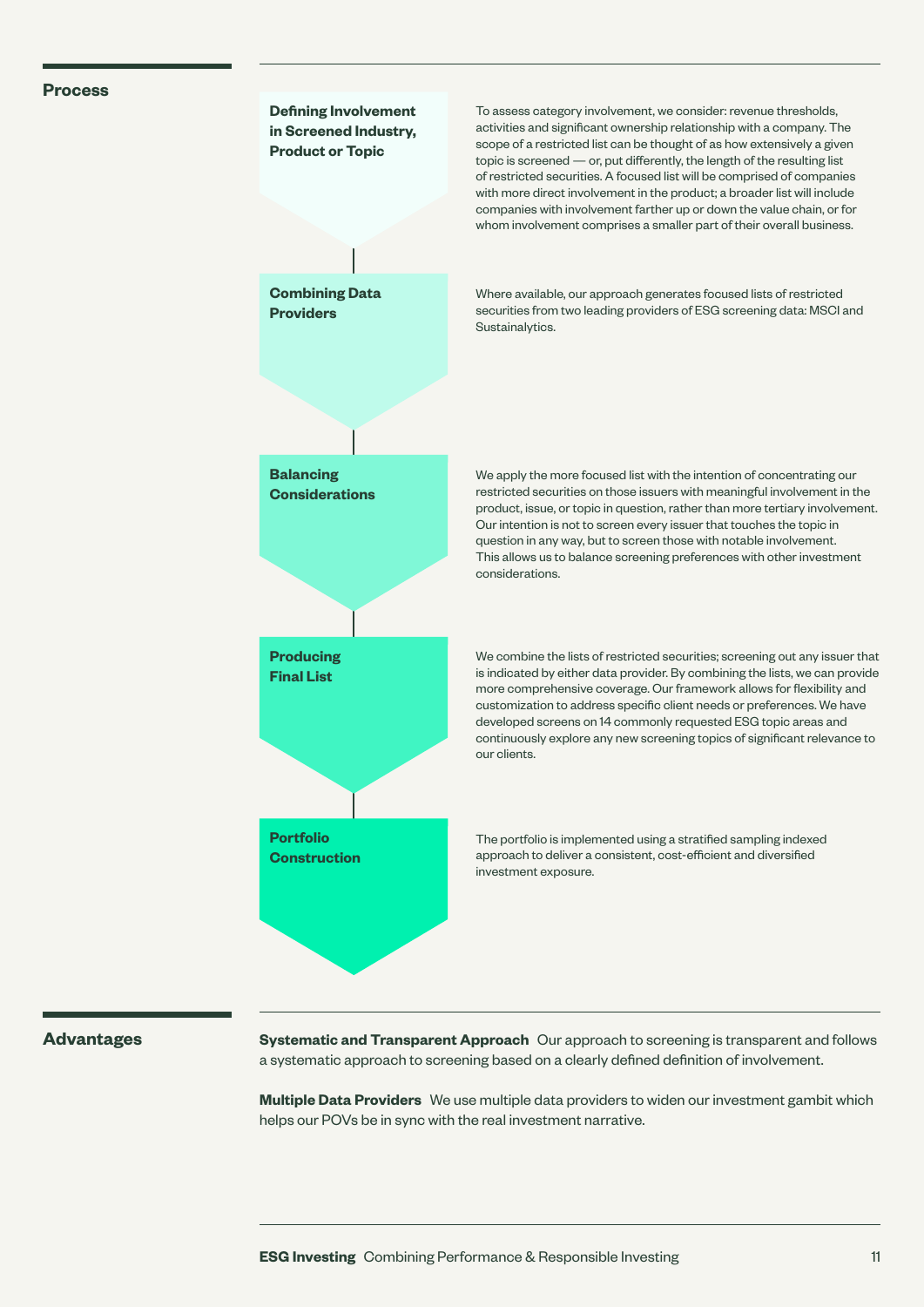# **ESG Indexes**

There is an ever-growing array of ESG indexes, providing greater choice for investors to target the type of sustainable outcome that optimally aligns with their objectives. The types of indices available range from screening-out controversial businesses, to overweighting companies with strong ESG ratings or even climate-thematic and Paris-Aligned benchmarks.

ESG index approaches to sustainable investing offer several benefits, such as investment universe transparency, risk–return profiles consistent to that of the parent index, and typically, clear, rules-driven control of the inclusion and exclusion criteria. An example of a passive ESG indexed strategy is a portfolio benchmarked to the **Bloomberg SASB® Corporate ESG ex-Controversies Select Indexes.**

These indexes are designed to exclude ESG controversies and tilt the universe to maximize ESG scores while targeting a similar risk and return profile to traditional corporate exposures. These indexes also use State Street Global Advisors' **R-Factor** for maximizing ESG scores. R-Factor was developed using the SASB ESG Scoring model and offers transparency around the financial materiality of various ESG factors. The model scores companies based on the financial risks and opportunities that can be derived from the intangible, financially material issues identified by SASB for each sector.

### **Process**

Let's consider the Bloomberg US HY Corporate Index as an example. The index uses a two-step process to achieve an ESG-enhanced index from the vanilla index.

- **1 Screen for Controversies and ESG Scoring Using R-Factor** The index first removes issuers involved in/or deriving significant revenue from, operations related to:
	- Extreme Controversies
	- Controversial Weapons
	- UN Global Compact Violations
	- Thermal Coal
	- Oil Sands
	- Arctic Drilling
	- Tobacco
	- Civilian Firearms

Of the remaining issuers, those firms which do not have an aggregate R-Factor score are removed to identify the investable universe.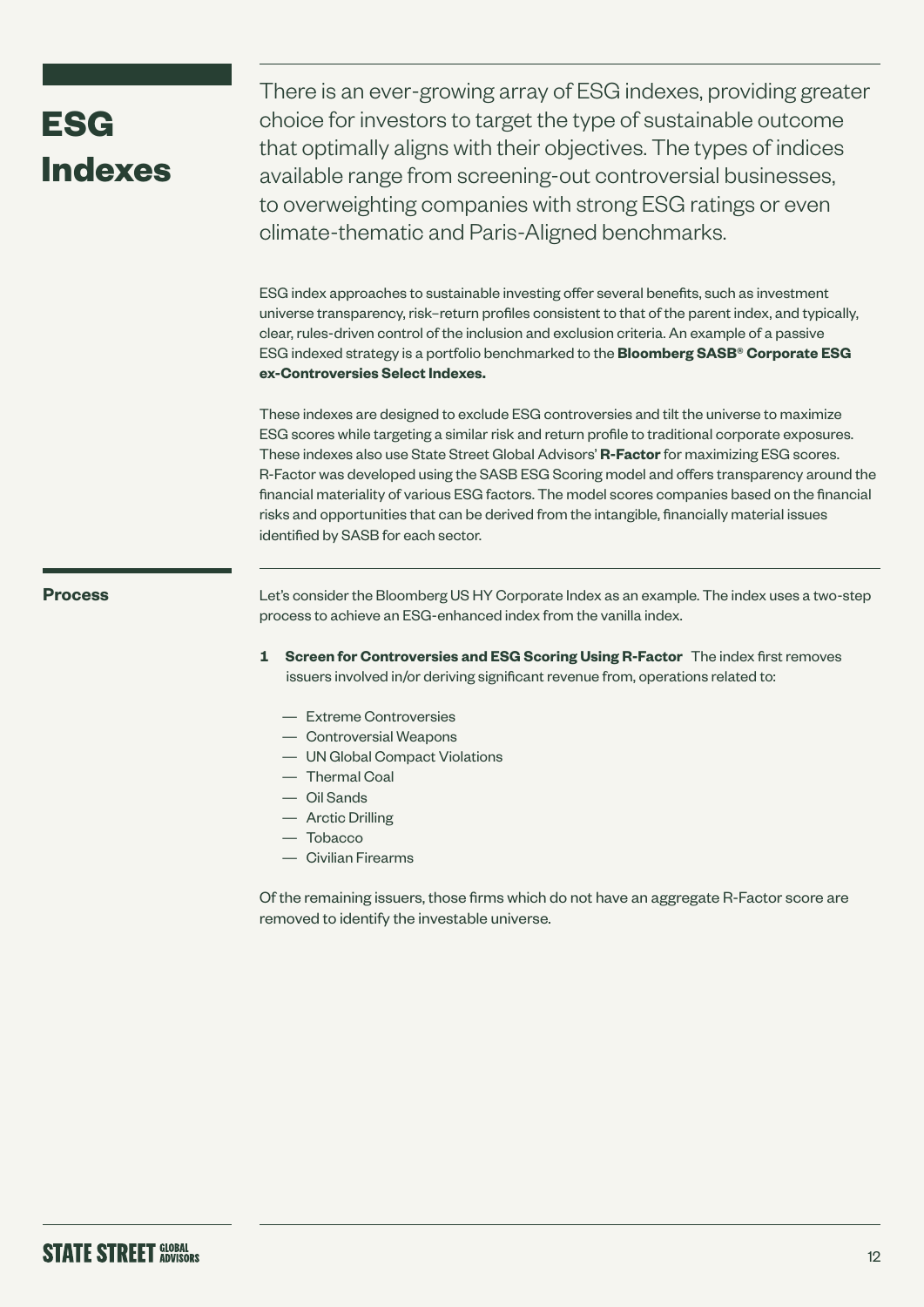**2 Maximize R-Factor Score and Control Risk-Reward Exposure vs. the Parent Index** Securities and their corresponding weights are maximized while maintaining similar risk-return characteristics of the benchmark.

→

### **Building an Effective ESG-Enhanced Index**

- **Starting Universe** Parent index include: Bloomberg US High Yield Corporate Index
- **Screen Universe** Remove securities involved in 8 controversial categories and those without aggregate ESG scores
- **Objectives and Constraints** Maximize ESG score, minimize index profile characteristic differences
- **Rebalance Monthly** rebalancing: Bloomberg SASB US Corporate High Yield ESG ex-Controversies Select Index

→

### **Advantages**

**R-Factor** Provides a transparent ESG scoring system aligned with SASB, helping address ESG infrastructure challenges and building more sustainable capital markets.

**Transparency** The portfolio will be managed against the chosen ESG index similar to a standard indexed product. This way a client can assess the performance of their portfolio from two critical dimensions — tracking to the chosen ESG index as well as differences driven by ESG factors in the ESG index relative to the parent/non-ESG index.

#### **ESG Scoring System Aligned with SASB**

#### **Financial Materiality (SASB)**

Scores based on what matters most for business: The ESG issues that have been shown to contribute to long-term sustainable returns.

#### **Multiple Data Sources**

Powered by multiple data sources to minimize the bias of any one data provider and provide coverage of more companies.

#### **Commonly Accepted Transparent Frameworks**

Gives companies a roadmap to improve their ESG performance and score, supported by investors representing \$73 trillion in assets.

#### **Strong Stewardship**

Helps build sustainable capital markets by incentivizing companies to enhance ESG disclosure for all investors.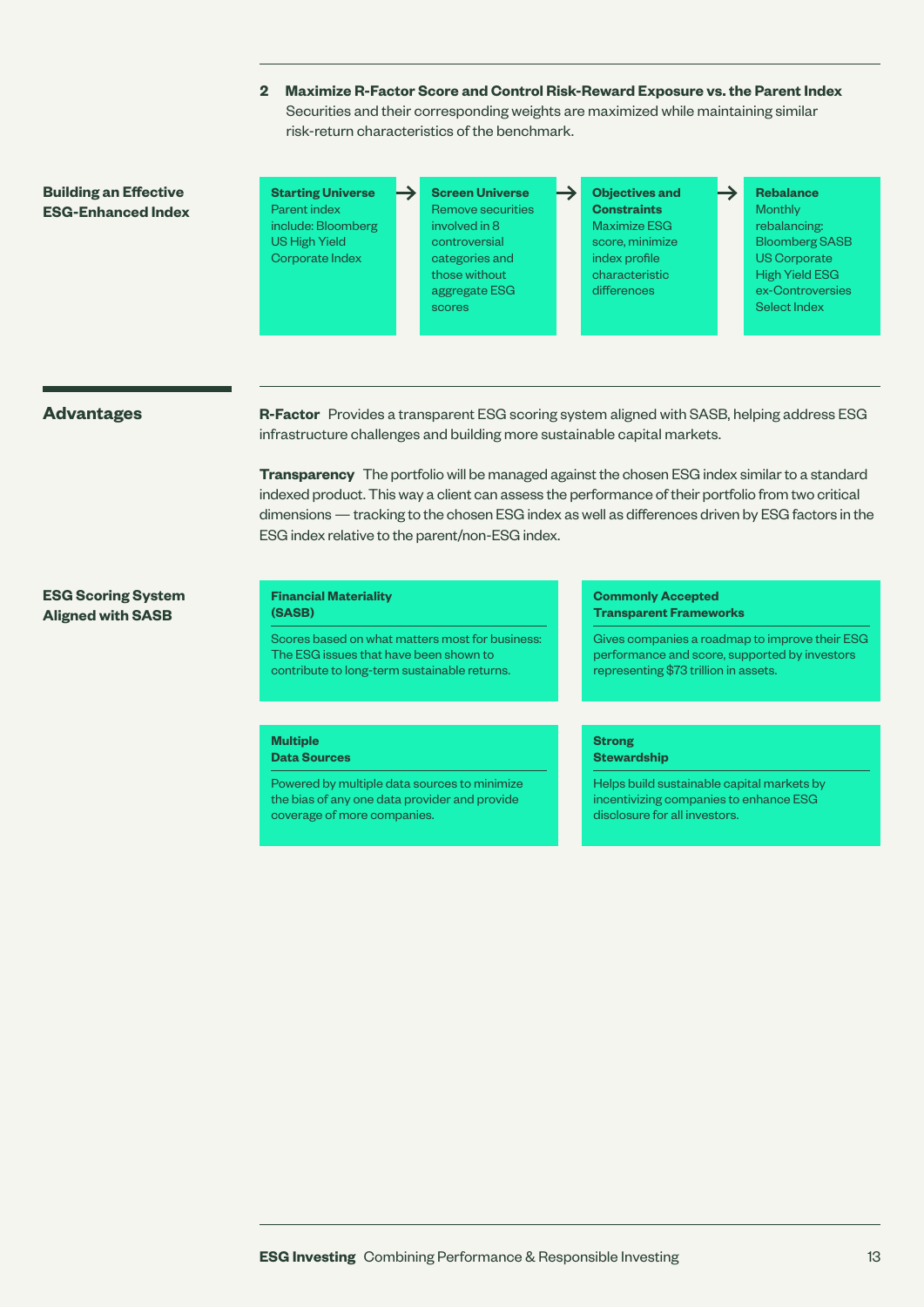# **Fixed Income ESG and State Street Global Advisors**

We were one of the first asset managers to develop indexorientated, socially responsible investment solutions. This commitment is translated across not just our range of ESG investment solutions, but our investment process, risk management, partnerships, initiatives and stewardship activities.

We believe that the next five years will be a critical juncture for ESG as we are fast approaching a tipping point due to a range of issues which affect society. These include, at the core, climate change but also the fallout from the COVID-19 pandemic which was both a social crisis for many countries as well as a health emergency for its citizens.

The focus on climate-related risks and strategies is front of mind for investors and in 2021 we partnered with several progressive investors to launch our Sustainable Climate Corporate Bond Strategies as direct alternatives to traditional fixed income index approaches in Euro, US, and Global Corporate Bond Indexed solutions.

# **Sophisticated Screening**

We regularly build indexes from the bottom up, with deep insights to ensure precision and risk awareness. These techniques allow us to accommodate whichever ESG screening or tilting that our clients require. We have the data feeds from multiple sources and the infrastructure to incorporate multiple screens of issuers in fixed income portfolios including:

- Adult Entertainment
- Alcohol
- Arctic Drilling
- Cannabis
- Civilian Firearms
- Controversial Weapons
- **Extreme Controversies**
- Fossil Fuel Reserves
- Gambling
- Oil and Gas
- Oil Sands
- Shale Energy
- Thermal Coal
- UNGC Violators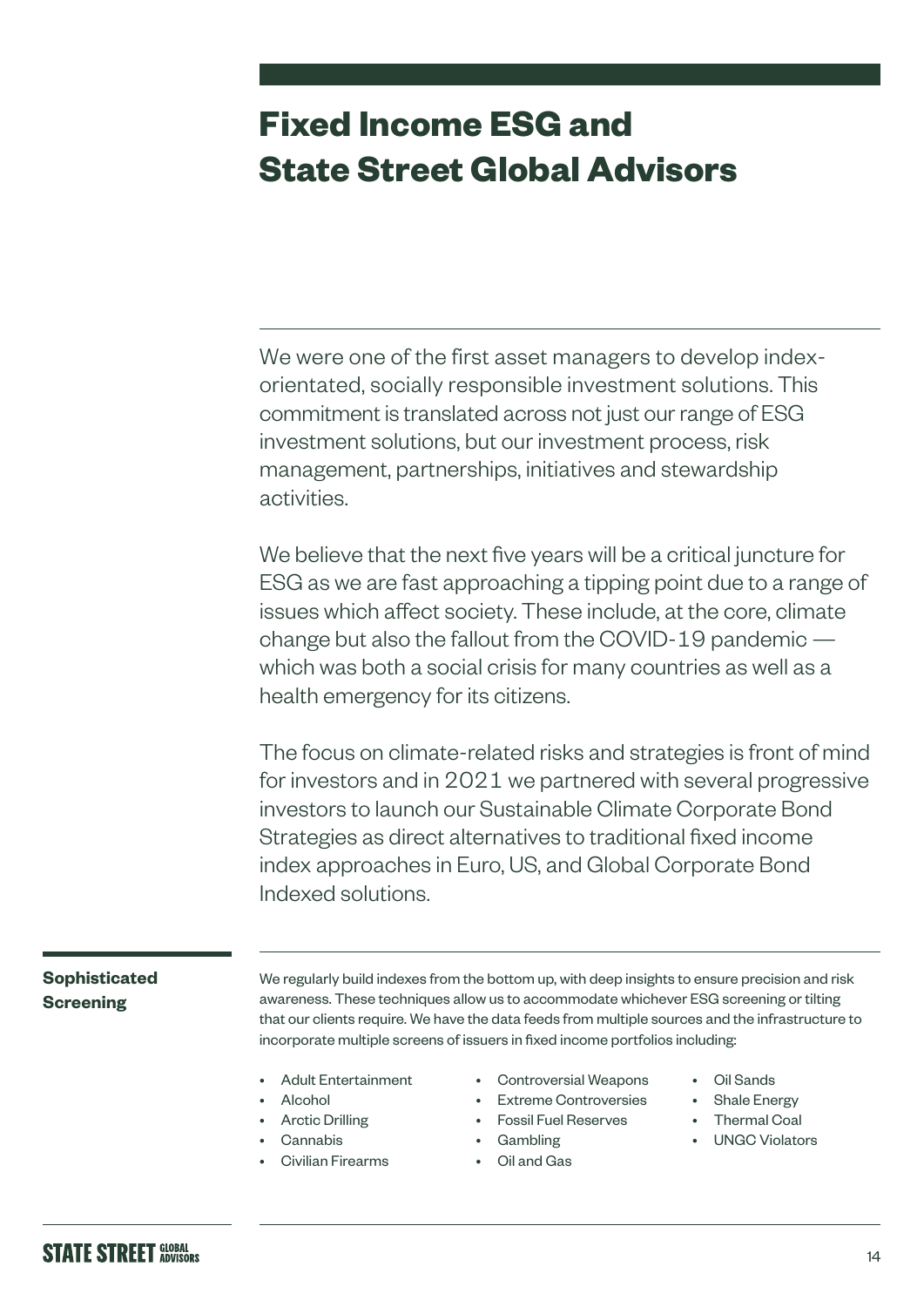#### **Flexible Delivery**

As markets, companies and investment objectives become more complex, ESG screens too become increasingly sophisticated. Our systems allow us to flexibly deliver portfolios that are tailored to specific client needs and values. Further, we have inhouse-views (POVs) on various screens which clients can then apply as part of their responsible investment objectives.

### **Extensive Capabilities**

State Street's Fixed Income Platform has the infrastructure, tools and capabilities to help investors to implement their ESG preferences and values in a variety of ways — either through the index itself (e.g. a third-party provided ESG index) or as part of complete portfolio construction through screens, tilts or optimized approaches. We build both index and active fixed income portfolios for clients with ESG-values-based or outcome-oriented objectives. Our range of ESG investment solutions include those that comply with Article 9 of the European SFDR regulation. We also have a strong track record in the design and management of fully bespoke indexed and active solutions for institutions within their separately managed accounts.

# **Mitigate the Risks, Capture the Opportunities**

20+

dedicated specialists for ESG data and research

10+

ESG ratings and data providers

 $50K+$ 

companies researched through inhouse ESG analysis

45+

Fixed Income Responsible Investment Solutions

Including: Climate Negative ESG Risk Screening, Best-in-Class Green Bonds, Multi-Dimensional ESG Integration, and Bespoke ESG Strategies

### **Getting ESG Right**

Our ESG experience covers portfolio management, investment research, proxy voting and engagement, as well as valuable relationships with third-party research providers. While most clients' custom ESG criteria require a separate account, we have created pooled funds that address many of the more common client approaches. Pooled vehicles may offer advantages such as economies of scale and lower fees and administrative costs.

We apply a multi-dimensional approach to ESG investing for fixed income. Over more than thirty years of ESG investing we have advanced our investing and stewardship capabilities to deliver value to our clients and continue earning the trust they place in us. Through our extensive ESG data and research we can help develop and implement investment solutions for our clients that align policy, principles and values yet seek maximum performance or minimum tracking error within the constraints.

For more on how we can help you incorporate ESG into your fixed income portfolio, please contact your relationship manager or visit us at **ssga.com.**